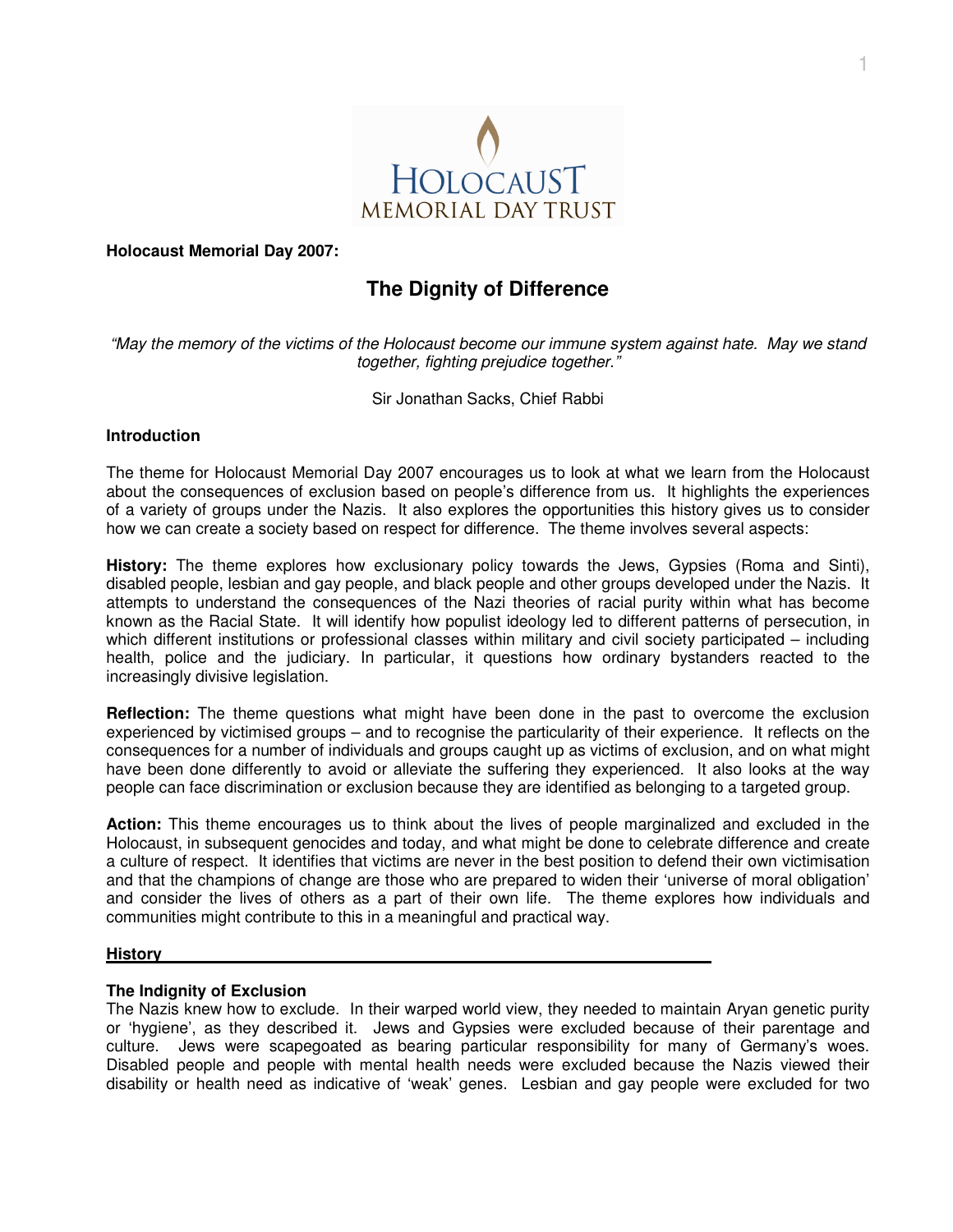

reasons: because their sexuality was in itself deemed an indication of genetic weakness; and because, particularly in the case of women, if their behaviour did not conform to strict Nazi gender role models, they were deemed genetically 'asocial'. Black people and Slavs were excluded purely on the basis of their race.

Individuals and groups were pushed to the margins because of their identity. This led to loss of livelihood, loss of friendship, loss of security. It led to the indignity of persecution, incarceration, torture, starvation, slavery and death. Identified as the enemy, the Jews were stripped of the rights of citizenship, their human rights abused.

The Nazis created an ideology based on supremacy, in which one group had rights which purposefully targeted specific groups. They described them as 'lower people' - 'Untermenschen'. The development of a hierarchy created a sense of better and worse, safe and dangerous, good and bad, righteous and evil. Ultimately, the Jews of Europe were driven from their homes, shot in forests, crammed into cattle wagons, gassed and burned. The Gypsies were also subject to mass murder; many were shot by special killing squads and thousands killed in the gas chambers at Auschwitz. The disabled were targeted in a euthanasia programme. Many lesbian and gay people died as prisoners in the camp system. Many Slavic people were taken for use as slave labourers and died from executions and mistreatment.

That is the ultimate destructive power of exclusion.

## **The Ideology of Exclusion**

The Nazis created a racial state. All groups that did not fit into the pattern of Aryan perfection were deemed unfit in some way to participate fully in the Third Reich. Differences were identified as weaknesses. Cultural and religious differences, ethnic identity, political persuasion and sexual orientation all became factors in demeaning individuals and justifying their removal from participation in the society.

Most important was the process by which the Nazi Party persuaded their staff and the general population to shift their behaviour to accept and apply Nazi policies so consistently. The Nazi regime is rightly identified as a brutal regime that used suppression and fear as a tool to ensure compliance. But large proportions of the population were persuaded, if not to perpetrate genocide, to justify being bystanders.

Wanda von Baeyer-Katte identified four steps used by people in the Third Reich to justify their actions as bystanders or participants. This was based on her observations as a German psychologist at the time:

- 1. Double Language: In which people were aware of the contradiction posed by the new situation of what was accepted as normal behaviour. 'I cannot and will not stand for this much longer.'
- 2. Partial Adaptation: Typified by denial and rationalisation. 'I am not a hypocrite, so I must believe some of what I am saying. National Socialism must be right in some aspects.'
- 3. Moral Dissolution: 'I would never be part of a criminal organisation. I am no criminal… What is happening is tragic, but inevitable. Because I am witnessing the removal of my boss does not mean I am condoning a criminal act.'
- 4. Adjustment: 'Victims are no longer human beings. Nazi norms are accepted and adopted. My boss is not my responsibility. He had it coming. He does not matter anyway.'

Adapted from: Wanda von Baeyer-Katte, Das Zerstörende in der Politik, Heidelberg, 1958.

The shift toward compliance meant that the Nazis could carry out their policies with impunity. As law makers, they deemed themselves beyond the law; and ordinary people were allowing themselves to be convinced that what was happening was in their interest. The policies of exclusion created barriers that

> Holocaust Memorial Day Trust | PO Box 49743 | London | WC1H 9WU T – 0845 838 1883 | e – enquiries@hmd.org.uk www.hmd.org.uk Charity No: 1109348. A company registered in England & Wales.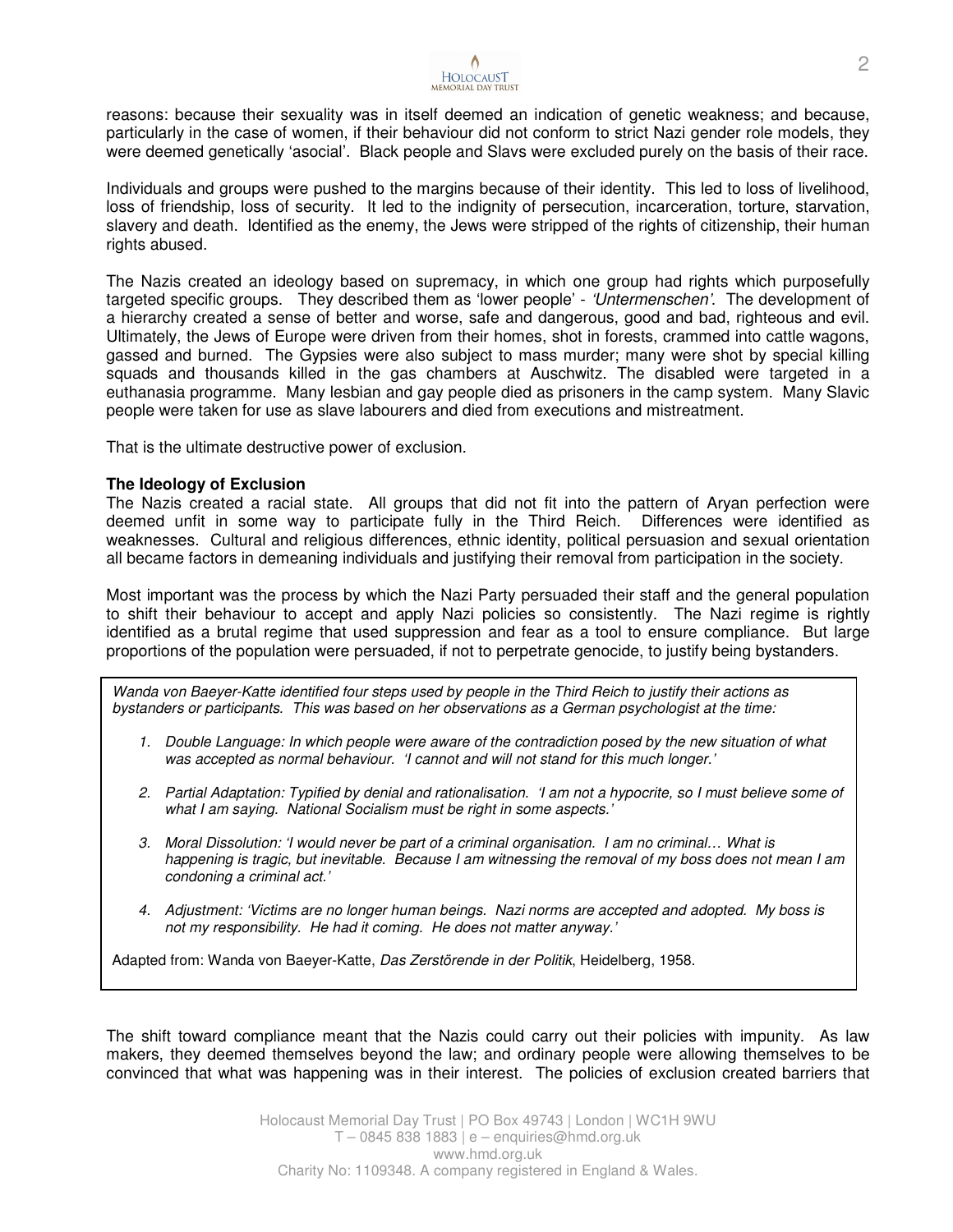

became increasingly difficult to cross. Most Germans did not know or mix with Jews and therefore had no real perception of what Jews were like. There was no real reason to act affirmatively based on personal experience. A combination of apathy, fear, ignorance and lack of personal relationship with the victims created a divide at a personal level which was unbridgeable. It was safer not to react, so most did not. The relatively small proportion of Jews – less than half of one per cent of the population – increased their vulnerability.

The Nazis identified a variety of criteria by which to exclude various groups from German society. These were applied with uneven ferocity, depending on the geographic location, racial group and period across the twelve years that the Nazis were in power. What was consistent was the identification of the group as excluded members of German society.

**Racial difference** was the cornerstone of Nazi supremacist ideology. Though Jews were the main scapegoat and focus, they were not the only target of racism.

Notwithstanding their 'Aryan' heritage, **Roma** were classed as 'Untermenschen' and as being 'asocial' – unproductive and socially unfit. Their fate in some ways paralleled that of the Jews. The 1935 Nuremberg Laws defining Jews were adapted to include Roma. They were subjected to internment, forced labour and massacre. They were also subject to deportation to extermination camps. *Einsatzgruppen* (mobile killing squads) killed tens of thousands of Roma in the German-occupied eastern territories. The Lodz ghetto had a special section for Roma, from where they were deported to Chelmno in Poland and killed in the mobile gas vans. There was also a 'Gypsy camp' in Auschwitz-Birkenau, where almost all of them died in the gas chambers or became victims of medical experiments. After the war, discrimination against the Roma continued as the Federal Republic of Germany decided that all measures taken against them before 1943 were legitimate policies of state.

The relatively few **Black people** living in continental Europe at the time belies the hatred toward black ethnicity and culture felt by the Nazis. Their fate in Nazi Germany and in German-occupied territories from 1933 to 1945 ranged from isolation to persecution, sterilisation, medical experimentation, incarceration, brutality and murder. However, there was no systematic programme to eliminate them as there was for Jews and other groups. Music linked to black culture, which included jazz and swing, was branded degenerate and banned. European and American blacks were also interned in the Nazi concentration camp system. Black prisoners of war faced illegal incarceration and mistreatment because the Nazis did not uphold the regulations imposed by the Geneva Convention. Black soldiers of the American, French and British armies were worked to death on construction projects or died as a result of mistreatment in the camps. Some were killed immediately by the SS or Gestapo.

**Slavs** were also classed as inferior (Untermenschen) and targeted for subjugation, slave labour and eventual annihilation. This included the Poles, Russians and a variety of Balkan and East European communities. There was particular vehemence reserved for Slavs who were loyal to Communism. The 'Commissar Order' targeted high-level Soviet state and Communist Party officials to be murdered. In the AB-Aktion Poles regarded as ideologically dangerous (including intellectuals and Catholic priests) were targeted for execution. The first inmates of the Auschwitz complex were Poles; Majdanek was being extended at the end of the war to incarcerate Slavic slave labour. Soviet prisoners of war received especially brutal treatment; they were incarcerated in intolerable conditions and used as experimental victims for gas chambers. Over 500,000 Russian prisoners of war were murdered.

**Disabled** people were treated as a burden. Those with disabilities were excluded from all opportunity to live within society. Victims of mental illness were segregated. Some were sterilised; others were murdered. Victims of disabilities, including congenital diseases, were similarly removed as a threat to the purity of the race, which was not only seen as being pure by Aryan descent, but ideally free of congenital disease. Over 70,000 patients of mental hospitals and disabled people were murdered as a part of the T4 euthanasia programme. In Nazi terminology, 'euthanasia' was a euphemism for the systematic killing of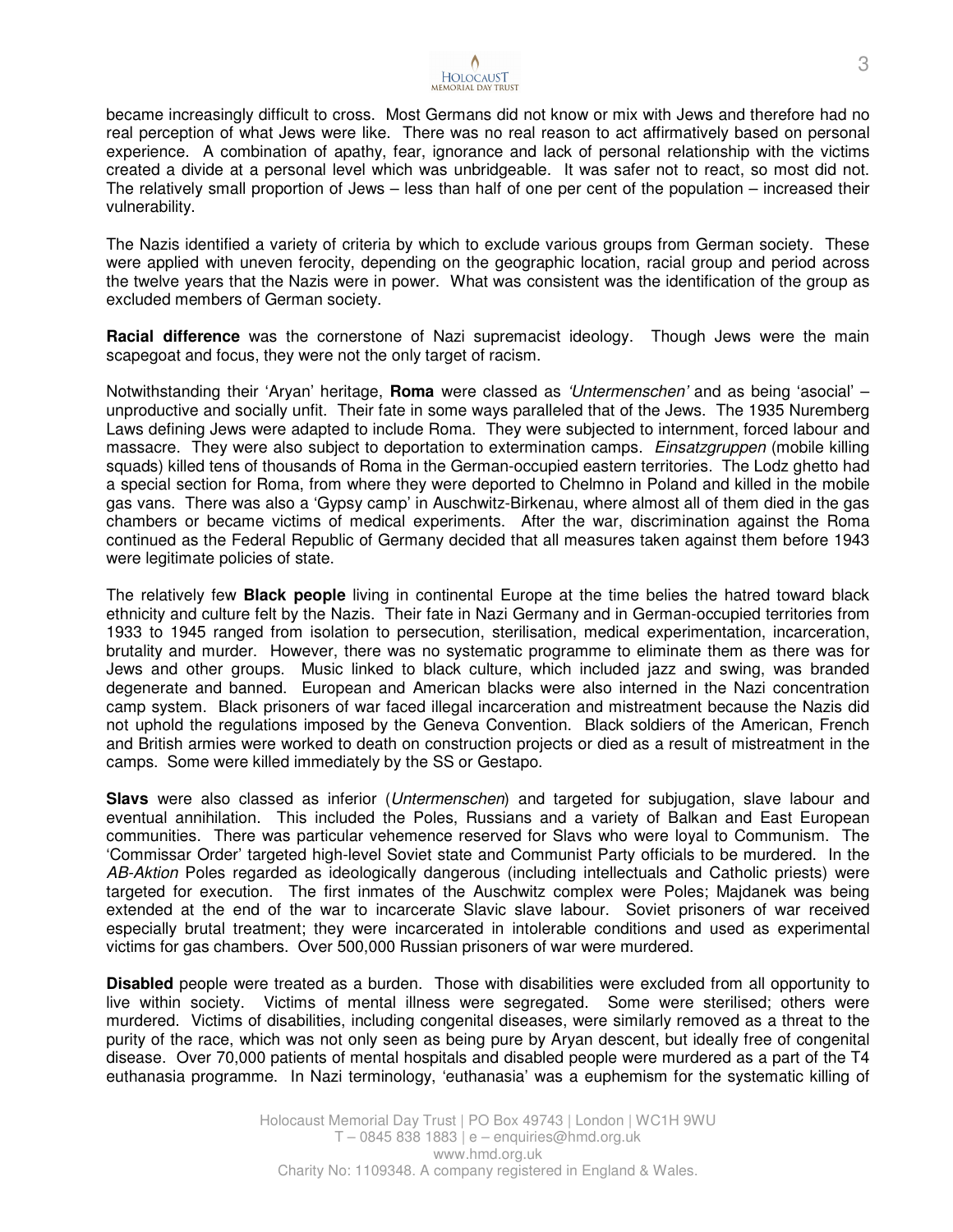

institutionalized mentally and physically disabled patients. Starting in October 1939, disabled children were murdered by overdoses of medication or by starvation. This programme was then extended to adult disabled patients living in institutions and Hitler signed a secret authorization to protect participating doctors and staff from prosecution. The secret operation was code-named T4, referring to the address (Tiergartenstrasse 4) of its coordinating office in Berlin. An unknown number of victims were also sterilised. Doctors, nurses and other professions normally associated in care-giving participated in this process. The euthanasia programme instituted the use of gas chambers and crematoria for systematic murder.

**Sexual Orientation** and gender identity, where it diverged from the strict Nazi stereotypes of heterosexuality and gender roles, were classed as degenerate, asocial and a threat to racial purity that required them to be expunged from society. This meant that gay men in particular were targeted for persecution and removal. In some German jurisdictions, such as Austria, lesbians were explicitly included in the anti-gay laws and in others they were not, but there is much evidence of the way in which they were deemed 'asocial' even in those areas. The mere suspicion of being gay was punishable by incarceration and torture. During the so-called Cloister Trials, Hitler used this to reduce the power of the Church. Before the election of Hitler, Berlin in particular had led the world with a flowering of visible lesbian and gay culture and study, that would not be repeated in its intensity until the 1960s and 1970s. The Nazis targeted the more than one million men who were said to have undermined their 'disciplined masculinity'. Some 80,000-100,000 men were convicted as homosexuals. Most were placed in brutal police prisons where they were tortured, starved or subjected to slave labour. Many were placed in concentration camps, often being housed together and subjected to specific experiments or tortures. Some were forced to wear Pink Triangles, some black or green, some letter "A"s. The Allies did not liberate gay victims. Many were forced to complete their term of imprisonment. They were not recognised officially as 'victims of the Nazis'. It was the police staff, lawyers and judges who were responsible for carrying out the homophobic persecution; none were removed or disciplined for this. Many Survivors felt so excluded after they war that they chose to try to hide their experiences, or if they fought for recognition, were thwarted and excluded further. In fact, the Nazi anti-gay laws were not removed until the1960s, and as a result generations of German lesbian and gay people lived in the shadow of the Nazi period well after World War 2 was over. It was not until 1986 that the German President formally recognised gay suffering.

Other groups were excluded, not for racial reasons, but because they had beliefs which the Nazi regime believed threatened them.

**Political expression** deemed a threat to National Socialism was silenced. As a dictatorship, political dissent was quickly quashed, including that within the Party. Political movements, including labour movements such as trade unions, were outlawed and its defenders persecuted. Political dissent was removed from the press through change of control. Other forms of dissemination through illegal journalism, or preaching alternative ideals were quickly suppressed. Political opponents were among the earliest victims of Nazi discrimination – primarily Communists, Socialists, Social Democrats and trade unionists. The first concentration camp, Dachau, was established in 1933 in order to detain political prisoners.

**Religious beliefs** were persecuted where they were considered to counter Nazi ideals and Christian Church leaders who opposed Nazism were imprisoned. Priests and lay preachers who spoke against the supremacy of Nazi ideology were removed. Many died in camps and labour units. Many Jehovah's Witnesses were subjected to intense persecution under the Nazi regime because they refused to accept the authority of the state and often made a conscious choice not to join the German armed forces. Their determination to oppose National Socialism was seen as a threat to the powerful military being developed. Soon after the Nazis came to power, regional governments took aggressive steps against the Witnesses, breaking up their meetings and occupying their local offices. By 1 April 1935, local officials were ordered to dissolve the Watchtower Society. When compulsory military service was reintroduced in Germany in March 1935, the conflict with the Witnesses intensified. For refusing to join the armed forces and continuing to meet illegally, increasing numbers of Jehovah's Witnesses were arrested and incarcerated in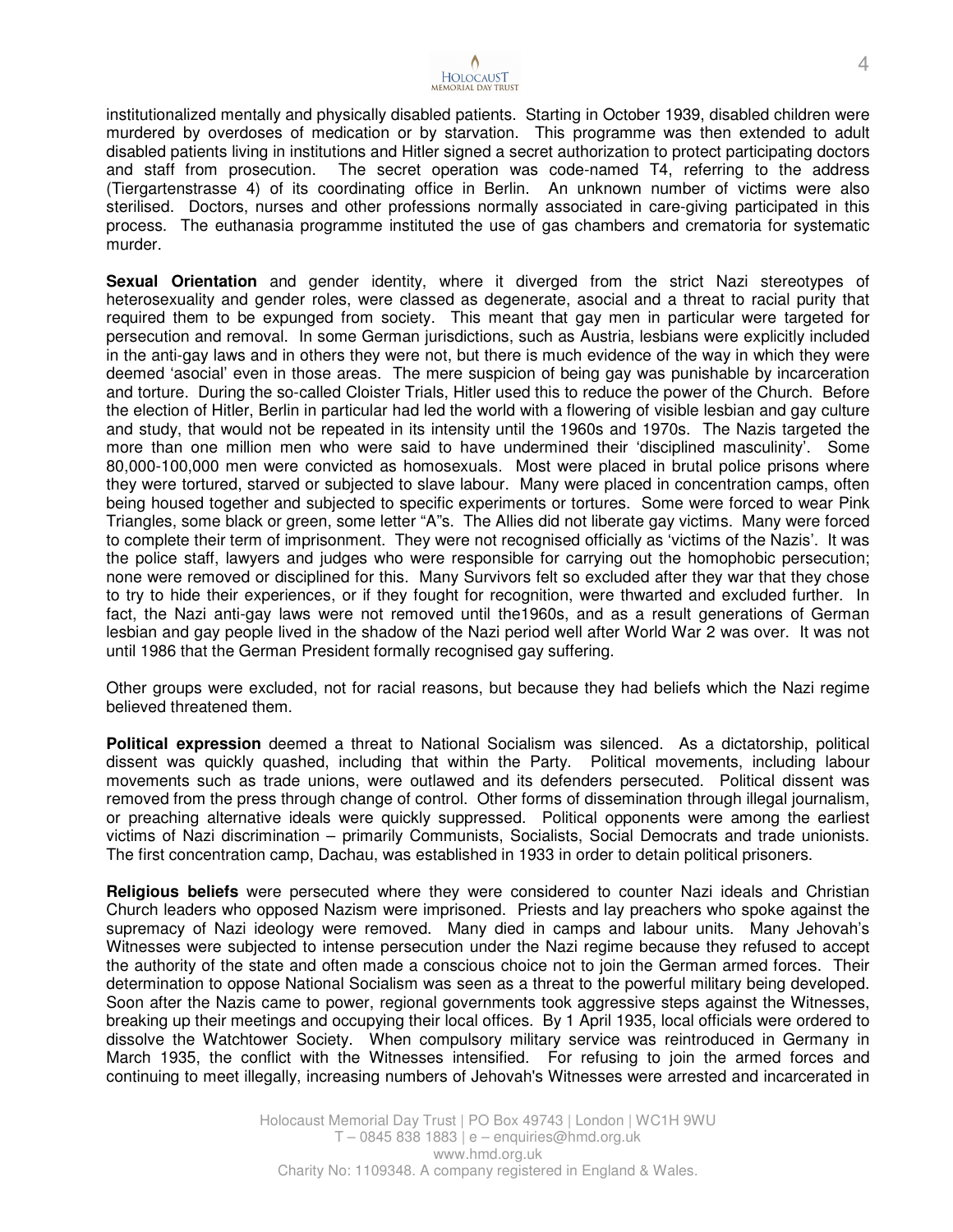prisons and concentration camps. The number of Jehovah's Witnesses who died in concentration camps and prisons is estimated at 1,000 Germans and 400 from other countries. About 250 German Jehovah's Witnesses were executed for refusing to serve in the German military.

The list of groups excluded and persecuted by the regime is an extensive one. The Nazis were creating an exclusive society that privileged a select group at the expense of many others, who were not considered fit to play a full role in the society or were seen as a threat to it. It relied on those with privileges not to challenge the new status quo and to accept the ethics of exclusion.

"Excluding people from the community – defining them as outsiders – profoundly changes the daily relationships between people and groups. A gap between insiders and outsiders opens. As it is reinforced by law and popular opinion, it widens. Consciously or unconsciously, insiders reshape their own identities to justify the exclusion of the outsiders… Victims are not just ignored. Eventually they become repugnant, are perceived as threats to the community, as burdens on society and on the conscience of those who remain silent."

Victoria Barnett, Bystanders - Conscience and Complicity During the Holocaust, Greenwood Press, 1999

## **The Holocaust – The Ultimate Exclusion**

Jews in Germany had long since striven to integrate into German society. Architecture, language and Jewish culture all had a strikingly German feel to it. Progressive forms of Judaism had even adapted to emulate certain Christian forms of worship. German Jews signed up to fight in the German armed forces in the First World War. German Jews fired their bayonets at English Jews in the trenches with patriotic pride for the 'Fatherland'.

German Jews were willing to play an active and integrated part in their society, but underlying antisemitism still marginalised them. A fundamental lack of respect for difference, fuelled by a millennium of religious antagonism from the Christian Church and simmering political unrest were fault lines waiting to be exploited by populist extremism.

It was a step-by-step process in which Jews were first identified as unreliable, politically dangerous, part of a wider conspiracy, controlling the destiny of ordinary citizens. They were the scapegoat for Germany's ills, turned into a threat to national and personal security as a group. Once they were perceived as a threat, the Nazis began to persuade the public that such a threat should be removed. The demonisation and dehumanisation of the Jews as a bacillus infecting society, vermin overrunning the rights of ordinary people played on fears and created a populist myth bolstering support for Nazi extremism.

"Why must we be enemies of the Jews? Because the Jews are a destructive force within the German nation. When there is a foreign body within us... we must make sure it disappears; otherwise we will be destroyed by it."

Erich Melitius, We and the Jews – What Young People Must Know about the Jews, Berlin, 1935

Every aspect of exclusion was given a legal veneer. Once the Nazis were in power, the Jews were excluded by law. Lawyers were removed from the courts, civil servants from their posts in local and national government, bankers from their banks, editors from their newspapers and Jewish people from their rights as citizens. After Jews were excluded within their own society, it was easy to create a culture of persecution. The Nazi regime was tyrannical, but it had created the reason to suppress the Jews – they were enemies of the State. Under the conditions of war, enemies are to be fought. The Jews – through no fault of their own – had become enemies of a genocidal regime. The mass murder of European Jews was the logical consequence of the Nazis' ideology of exclusion.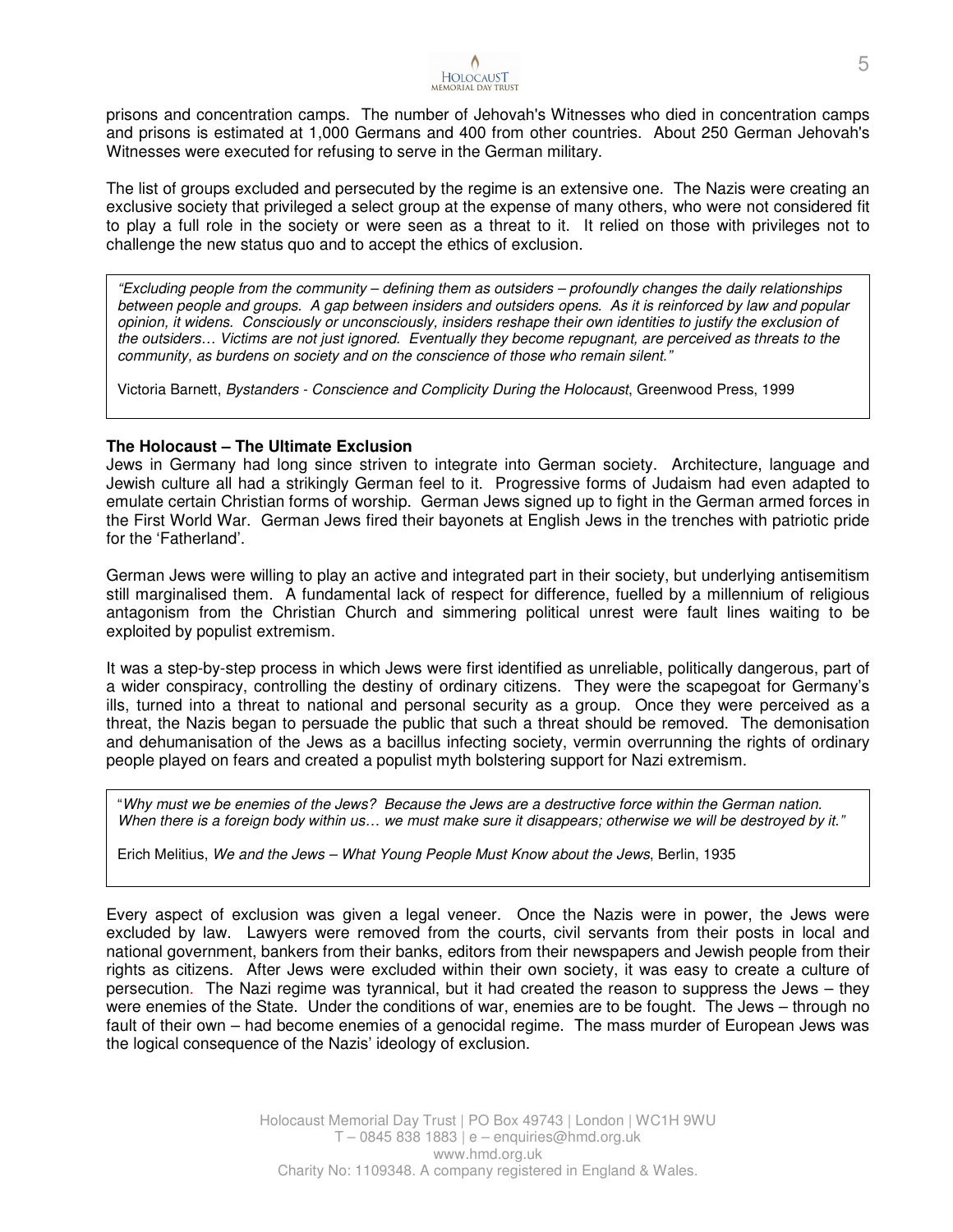#### **Reflection**

#### **Dignity through Remembrance**

Public remembrance is not for the benefit of victims to remember what happened to them. Victims remember well what happened to them. Public reflection is the act of recognition. It states to the victims and their families that their humanity is valued, that their loss is our loss and that their suffering is shared, if only through recognising the tragedy and error of its occurrence.

Conversely, ignoring suffering is an act of denial. Forgetfulness insults, excludes and marginalizes the victims through uncertainty and humiliation. Recognising and reflecting on all the victim groups persecuted by the Nazis is part of ensuring the dignity of remembrance. There can be no comparison of suffering. Every life lost through the ideology of hatred engendered by the Nazis was a life wasted and should be remembered as such.

**Remembering the Jews** who were all, without exception, marked out for murder gives identity to many who have been forgotten. The Nazis intended to wipe out the Jews without trace of any memory afforded to individuals and their lives. There are still almost two million Jews who do not have the dignity of a name. Our act of remembrance recognises that they were individuals just like us. It opposes the anonymity that genocide imposes and remembers that although they are lost to us, they are remembered nevertheless.

**Remembering the Roma,** who were murdered because of their ethnic identity, lends belated but hitherto forgotten dignity to their suffering. Forms of remembrance in the Roma tradition mean they are often less visible and therefore less public. Their untimely deaths cannot be reversed. Their humanity still needs recognition.

**Remembering the victims of racial persecution,** including black and mixed race victims, provides dignity to the many who were humiliated through sterilisation and pain throughout their lives. It recognises that such pain is real and has lasting consequences. Now these victims are fading from history with no heirs, thus completing the genocidal cycle begun sixty years ago.

**Remembering mentally and physically disabled** people who, then as now, were among the most vulnerable members of society. We reflect that it was their vulnerability which led to their isolation, removal and death. Their experience is all but lost, because they did not have a voice then and their deaths are shrouded by guilt. The next of kin either complied with the conspiracy of silence or were oblivious to the reasons behind the deaths of their relatives. It reminds us of the extent to which the vulnerable within our society rely on others for protection.

**Remembering lesbians, gay men, bisexuals and trans-people** who were branded as degenerate and incarcerated in the network of concentration camps, police prisons and slave labour camps – or were forced into lives of hiding, repression and fear. In recognising the indignity of enforcing the wearing of the 'A' or the triangle on clothing, dignity is given to their endurance in intolerable circumstances. This reminds us that sexuality was no reason to be enslaved and to value individuals irrespective of sexual orientation or gender identity.

**Remembering the courageous few** who spoke out in political or religious opposition to the oppressive politics and evil ethics of Nazis assists us to reflect on their bravery and their outspokenness against oppression. They used their voice, irrespective of the consequences. Reminding ourselves about their courage expresses gratitude that they stood by the basic freedoms of free speech and used it effectively, even if at the time it seemed in vain.

#### **The Dignity of Difference**

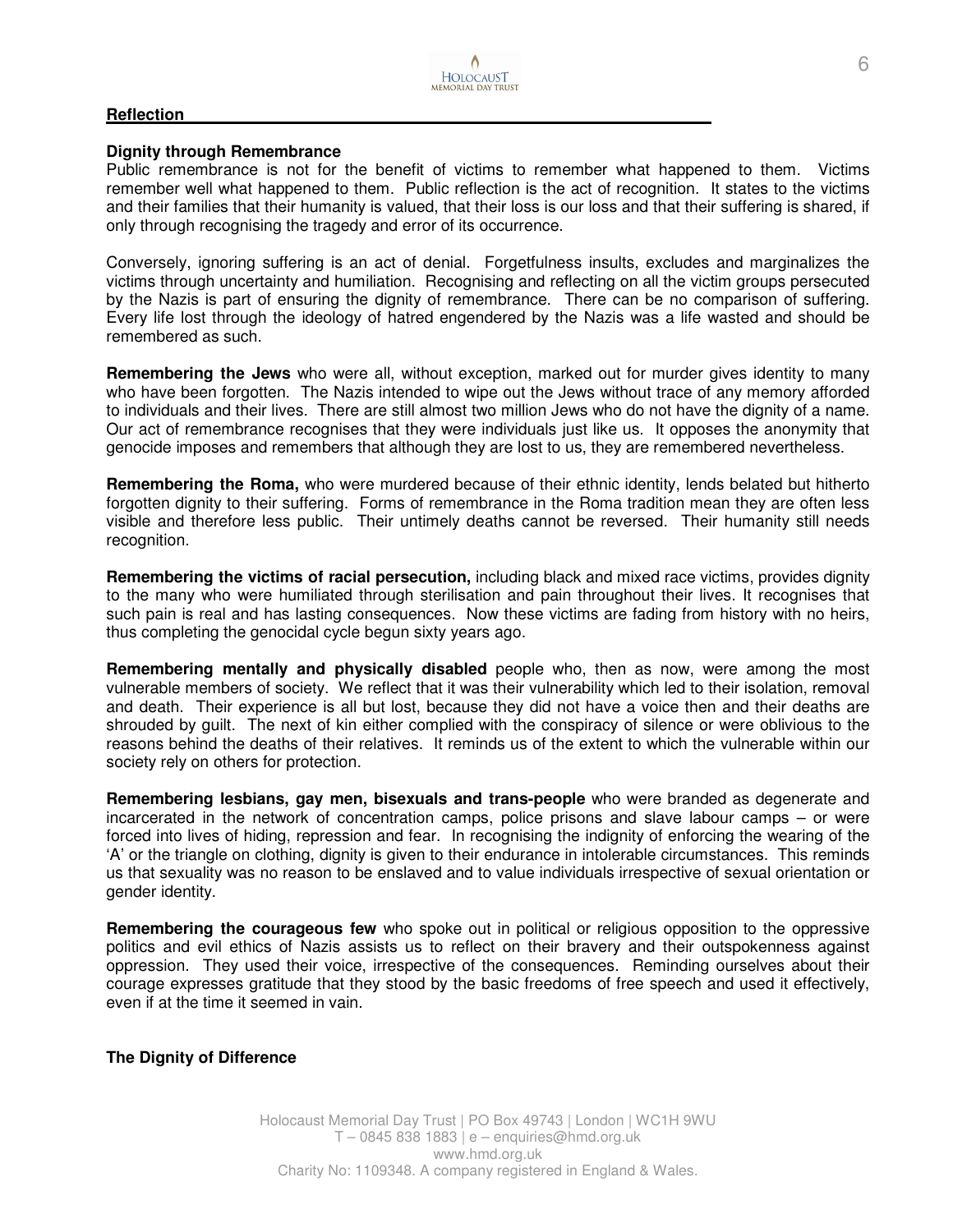

We live in society that benefits from tremendous variety. We are differentiated by ethnic background, language, religion, customs, dress, cuisine, country of birth, sexual orientation, skin colour, geography, social class, education, professional qualification… to name but a few factors. The things that differentiate us are nevertheless less significant than the many basic human features that we share. The desire to share common values, the right to freedom of expression, to have family and friends, to have security, habitat, the desire to be healthy, to have a basic education, to be able to have our own religious beliefs, to choose our leaders, to influence our society, to have control of our own destiny, the desire to be respected for what we are… and so on… These are basic rights and privileges that we all want to share.

The things that differentiate us are at time used as the reasons to divide us.

Identifying certain practices, beliefs or customs as being in some way inferior to our own is the first step to normalising supremacy. The German public were not *genocidaires* in-waiting. They were ordinary people who believed the lie that the Jews were in some way less worthy and were controlling a conspiracy to threaten their security. They did not really know the Jews as people and respect them for who they were. They treated them as others told them they deserved to be treated. The success of Nazi policy was founded on the ubiquitous belief that the Jews did not deserve the same rights and respect as everyone else.

Differentiation became the excuse for exclusion.

"It wasn't only the Jews. It was also the mentally ill, the physically handicapped, the Gypsies and the gays who were imprisoned, tortured, shot, gassed and turned to ash because they didn't fit someone's narrow template of what it means to be human… Jews cannot fight antisemitism alone, Muslims cannot fight islamaphobia alone, gays cannot fight homophobia alone. The victim cannot cure the crime, the hated cannot cure the hater. We are as big or as small as the space we make for others who are not like us. May the memory of the victims of the Holocaust become our immune system against hate. May we stand together, fighting prejudice together."

Sir Jonathan Sacks, Chief Rabbi

The Jews were in no position to defend themselves against National Socialism. They were a small minority struggling for survival. What they needed were people who could identify the threat they were under, listen to their distress, speak out and act on their behalf. The victims of exclusion are almost always vulnerable minorities whose voice is drowned out through the politics of exclusion and who therefore require individuals and organisations to hear them and then act to champion their cause.

The Jews needed ordinary Germans, neighbouring governments, religious institutions and individuals to use their voice early and effectively to stem the tide of hatred. The Jews were not considered important enough for such mobilisation.

## **Our Universe of Moral Obligation**

Genocide scholar Helen Fein describes the 'Universe of Moral Obligation' as being those people and things which we see it as our responsibility to protect. It involves the whole debate about identity, belonging and Britishness. For most of us this will include our next of kin, our children, our house, car and job… that is those things which give our life its fundamental meaning and support. Few of us regard people from other communities or countries within that universe, except when we volunteer for a cause or make charitable donations to worthy causes. Fein's argument is that until the potential victims of genocide are seen as our responsibility, their deaths are never likely to be prevented, as no one is likely to speak or act to protect them.

German protestant pastor Martin Niemoeller famously referred to how people who were being taken away by the Nazis did not fall within his own universe of moral responsibility.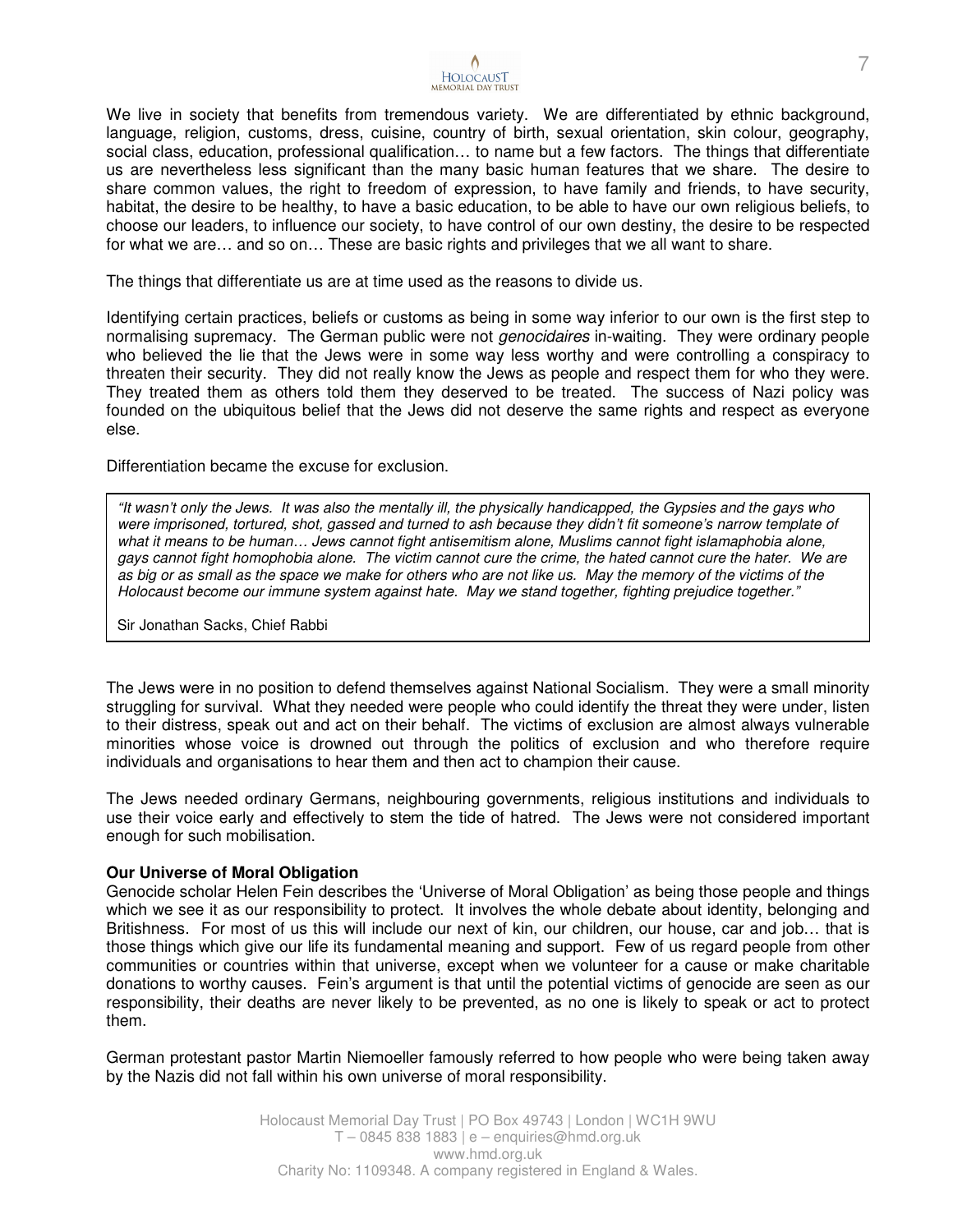

"First they came for the communists, and I did not speak out – because I was not a communist; Then they came for the socialists, and I did not speak out – because I was not a socialist; Then they came for the trade unionists, and I did not speak out – because I was not a trade unionist; Then they came for the Jews, and I did not speak out – because I was not a Jew; Then they came for me – and there was no left to speak out for me.

Pastor Martin Niemoeller

Holocaust Memorial Day gives us the opportunity to think about who is within our own universe of moral obligation. If the German people were to have been ready to respond to threats against the Jews, they would have needed strong cohesive communities, long before the Nazis came to power. It is in times of relative peace that relationship-building is possible. That is when respecting the dignity of difference really counts, because once vulnerable groups are isolated, it becomes increasingly difficult to cross the gulf that opens up.

## **Action**

# **An Opportunity for Inclusion**

This theme is designed to engage a number of communities not ordinarily represented at Holocaust Memorial Day and provides them with an opportunity to share their experiences. It gives opportunity to include marginalized communities and encourage a wider participation within the activities of the day and encourage new stakeholders to engage with its aims. It allows us to look at the ways in which society separates people today. What are our perceptions of 'the other'? How are these fears portrayed and played upon? How does this make 'the other' feel?

# **Today's Excluded Individuals**

HMD should encourage us to address exclusion in our society today. Inclusion is not a buzz word. Inclusion is when people make a real effort to make sure that people who are marginalised are given every opportunity to be included in society. HMD is an opportunity to give voice to voices that are not ordinarily heard, to empower the disempowered and to share common human values. Use the opportunity of this day to work with asylum seekers and refugees, with Gypsies, with representative groups (such as the black Police Officers Association, Stonewall, Disability Rights Commission, Religious bodies, etc).

# **Think of Somebody Different**

Think of somebody different, who may not ordinarily participate in an event around HMD. Consider what they might have to offer, how they could bring experiences to the day, what you could learn from them, how you might enrich each other and the community. Make an effort to cross a cultural barrier to get to that person or group. You may want to include somebody from another ethnic community; a group with whom you are personally not yet comfortable for a political or ideological reason; a faith community not ordinarily involved; a group that is traditionally stereotyped or socially excluded for some reason. Think about how you might overcome cultural, religious or social difficulties in involving them in your planning or the delivery of your day. Try to include and listen to the individual or group that you are involving. Help them to feel a part of what we have to share about the dignity of difference. Create activities within your school, your organisation or across your community that celebrate difference, combat exclusion and give dignity to those who are marginalised.

Use this as an opportunity to bring people together, to listen, to learn, to remember and to enjoy being together in challenging circumstances.

# **Remember Together**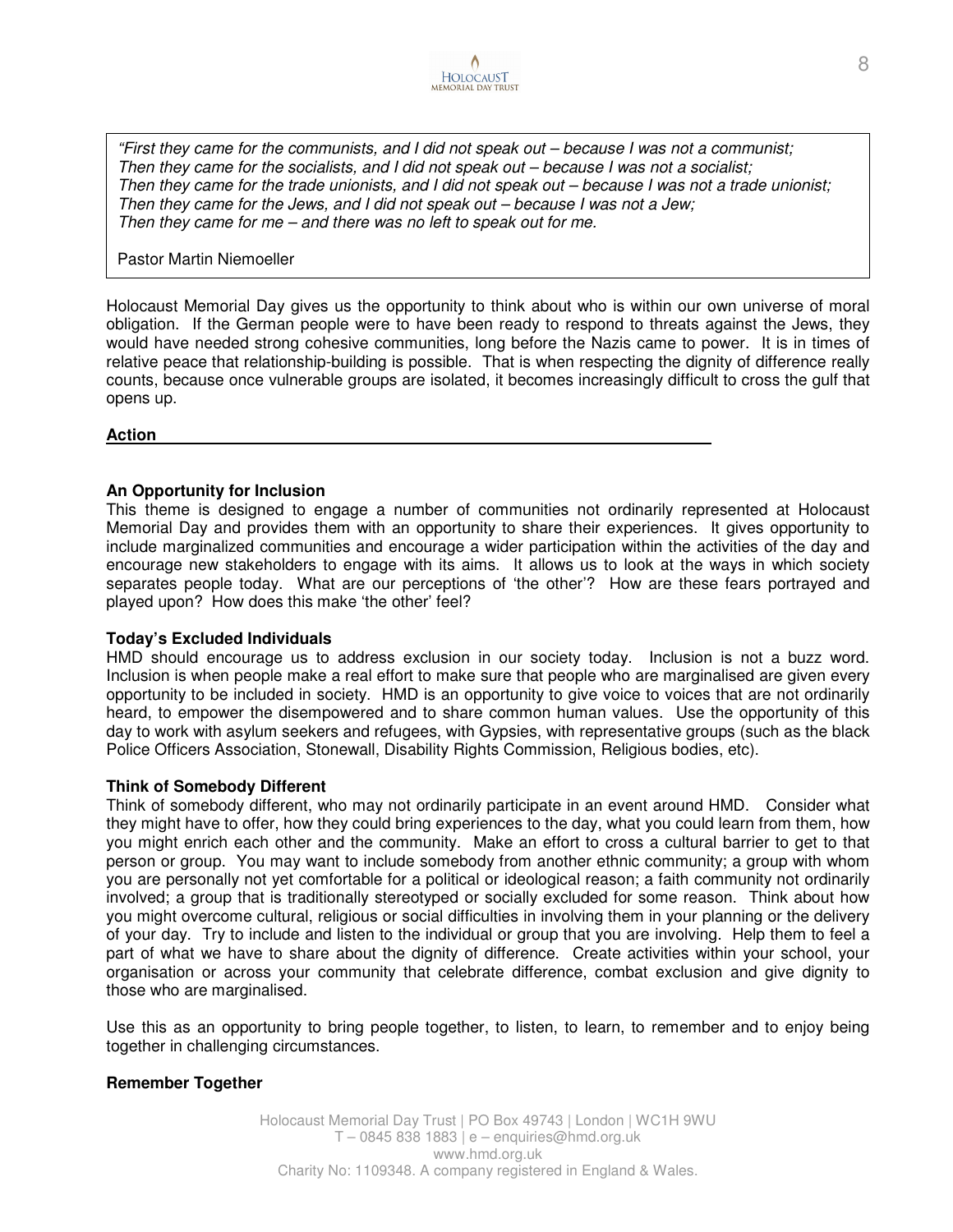

Find a form of remembrance that can embrace a variety of faiths, cultures and communities. As you remember the Holocaust and reflect on the mass murder of European Jews, think of ways to remember those who were not Jewish who also suffered under the Nazis. Think also of ways to reflect with those who suffer today from exclusion or the consequences of racism in its many forms. There are communities around us where racism is alive today. This may be targeted at religious communities at local mosques, temples or gurdwaras. There may be young disaffected people engaged in youth activities, for whom difficulties with perceptions of their ethnic identity may be fundamental to their world view. Finding who may contribute to developing a more meaningful and shared experience of remembrance is a way of building bridges between communities.

#### **A Mosaic of Victims**

There was a mosaic of victims persecuted by the Nazis. Use the resources of HMD to help tell their stories so that their experiences are represented. Think about how you might facilitate the voices of a range of victims of National Socialism within your learning and sharing. You may want to find people to participate who are part of those same groups today  $-$  trade union representatives, gay and lesbian community members, Jehovah's Witnesses, members of the travelling community, etc. Find ways for their voices to be heard.

## **Including New Communities**

Many communities have arrived in Britain since the end of the Second World War. Among these are many people who came to the UK in search of a safe haven after fleeing persecution. They may not feel the events of the Second World War have any relevance for them personally, but they have a great deal to offer. Their communities should also be involved in ensuring that the dignity of difference is shared broadly and HMD made more relevant for communities who are not so intimately bound by its history and consequences.

## **Our Role in Prevention Genocide**

When genocide occurs, it invariably evolves from unstable societies where disrespect, exclusion and underlying hatred have been part of the society for long time. Exclusion begins generally at a containable level, in which both perpetrator and victim groups accommodate to the situation and justify its creeping influence over a long period of time. Only when the exclusion reaches extreme levels do violence and genocide become remotely possible. The mistake is to think that there is nothing that one can do about the likelihood of genocide. Stable societies that have cohesive communities who genuinely respect each other's values have never committed genocide. Recognising the dignity of difference and building respect is one of the best defences against a repetition of the Nazi period. It requires actions of us all.

"Genocide is not the act of extreme killing… it is the act of extreme `exclusion'."

James M Smith, Aegis

# **Hate Crime and Community Safety**

Respecting difference and valuing diversity are key components towards improving community safety and preventing hate crime. HMD provides an opportunity to reinforce the partnership between all communities, the local authority and the police service to promote reporting and tackle racist, homophobic, anti-disabled and other hate activities today. This includes initiatives with young people within formal and informal settings to address racist, homophobic or anti-disabled language and bullying in particular.

## **Building Respect Now**

Getting to know one another, respecting difference, learning about one another is rarely a priority.